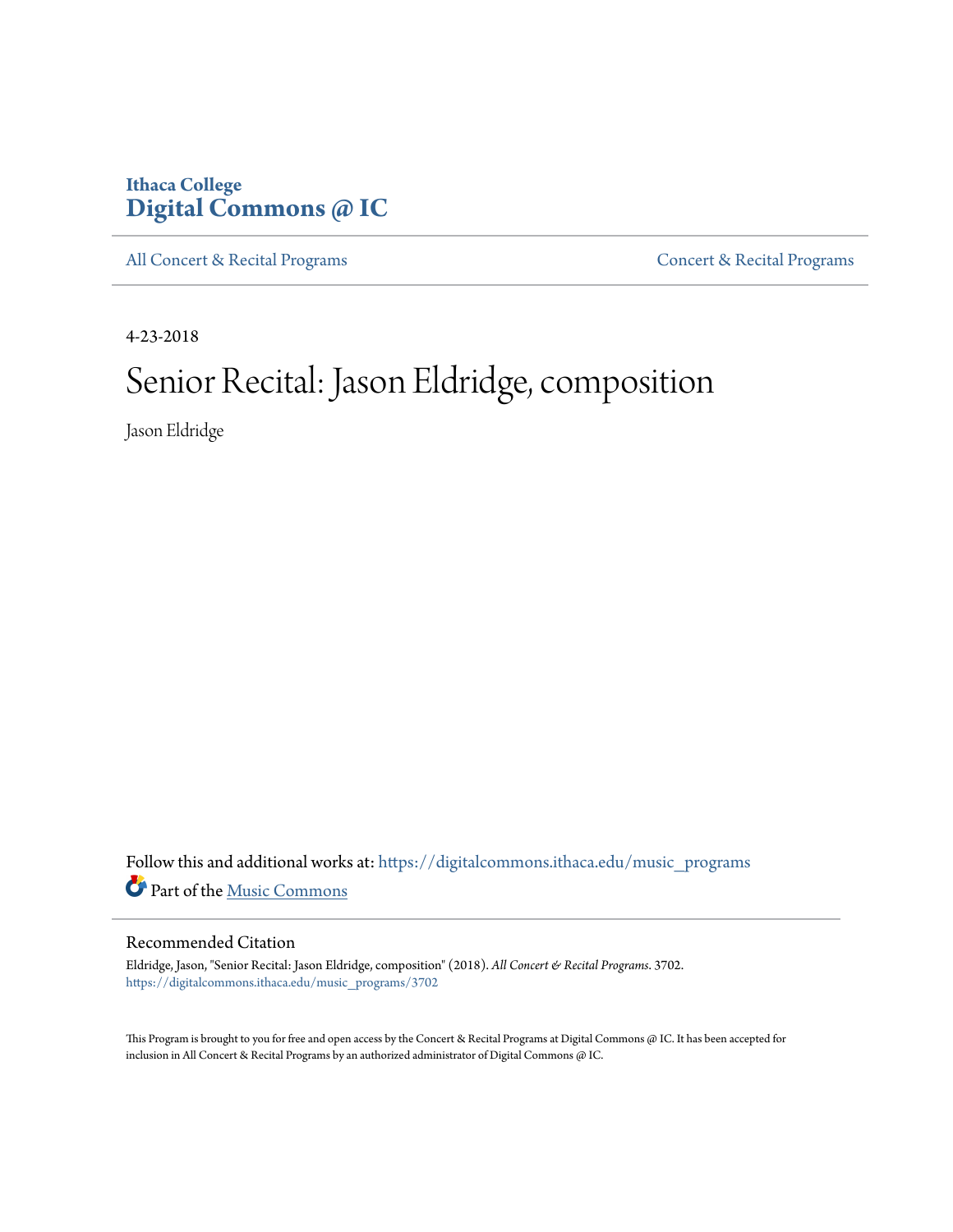# **Senior Recital:**

Jason Eldridge, composition

Hockett Family Recital Hall Monday, April 23rd, 2018 9:00 pm